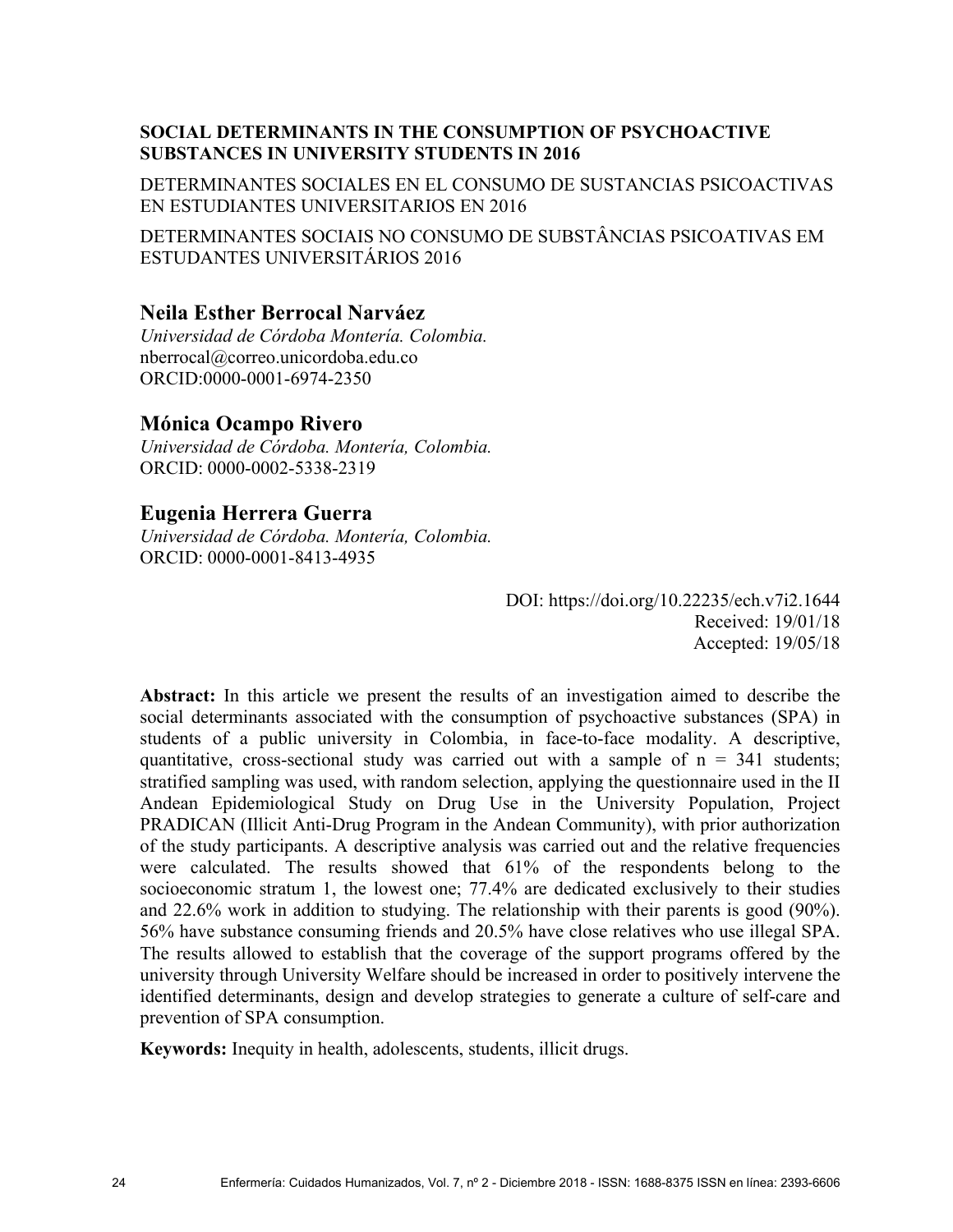**Resumen:** En este artículo se dan a conocer los resultados de una investigación que tuvo como objetivo describir los determinantes sociales asociados al consumo de sustancias psicoactivas (SPA) en estudiantes de una universidad pública de Colombia, modalidad presencial diurna. Se realizó un estudio descriptivo, cuantitativo, transversal, con una muestra de n= 341 estudiantes; se realizó muestreo estratificado, con selección aleatoria y se aplicó el cuestionario utilizado en el II Estudio Epidemiológico Andino sobre Consumo de Drogas en la Población Universitaria, Proyecto PRADICAN (Programa Antidrogas Ilícitas en la Comunidad Andina), previa autorización de los participantes de estudio. Se realizó un análisis descriptivo y se calcularon frecuencias relativas. Los resultados mostraron que el 61% de los encuestados pertenecen al estrato socioeconómico 1, el más bajo; el 77,4% se dedica exclusivamente a sus estudios; el 22,6% trabaja además de estudiar. La relación con sus padres es buena (90%). 56% tienen amigos consumidores y el 20,5% tienen familiares cercanos consumidores de SPA ilegales. Los resultados permitieron establecer que se debe aumentar la cobertura de los programas de apoyo que ofrece la universidad a través de Bienestar Universitario para intervenir positivamente los determinantes identificados, diseñar y desarrollar estrategias que permitan generar cultura de autocuidado y prevención del consumo de SPA.

**Palabras Clave:** Inequidad en salud, adolescente, estudiantes, drogas ilícitas.

**Resumo:** Este artigo divulgou os resultados de uma investigação que teve como objetivo descrever os determinantes sociais associados ao uso de substâncias psicoativas (SPA) em estudantes de uma universidade pública, modalidade dia. Foi realizado um estudo descritivo, quantitativo, transversal, com uma amostra de  $n = 341$  alunos; amostragem estratificada foi realizada com seleção aleatória, foi aplicado o questionário do Estudo Epidemiológico II Andino sobre Uso de Drogas na Cidade Universitária, Projeto PRADICAN (Programa de Combate às Drogas ilegal na Comunidade Andina), a aprovação prévia dos participantes do estudo. Uma análise descritiva foi realizada, as frequências relativas foram calculadas. Os resultados mostraram que 61% dos respondentes pertencem ao estrato socioeconômico 1; 77,4% são dedicados exclusivamente a seus estudos; 22,6% trabalham além de estudar. O relacionamento com os pais é bom (90%). 56% têm amigos do consumidor e 20,5% têm parentes próximos que usam SPA ilegal. Os resultados permitiram estabelecer que a cobertura dos programas de apoio oferecidos pela universidade através do Bem-Estar Universitário deve ser ampliada para intervir positivamente nos determinantes identificados; conceber e desenvolver estratégias para gerar uma cultura de autocuidado e prevenção do consumo de SPA.

**Palavras-chave:** Desigualdade em saúde, adolescentes, estudantes, drogas ilícitas.

### **INTRODUCTION**

According to the World Health Organization (WHO), the social determinants of health (SDH) are the conditions in which people are born, grow, live, work and age, and they include their health system. These circumstances are shaped by the distribution of money, power and resources at global, national and local levels, which in turn depend on adopted policies (1). The SDH explain most of the inequities in health, that is, the unfair and avoidable differences in health status observed within and between countries with regard to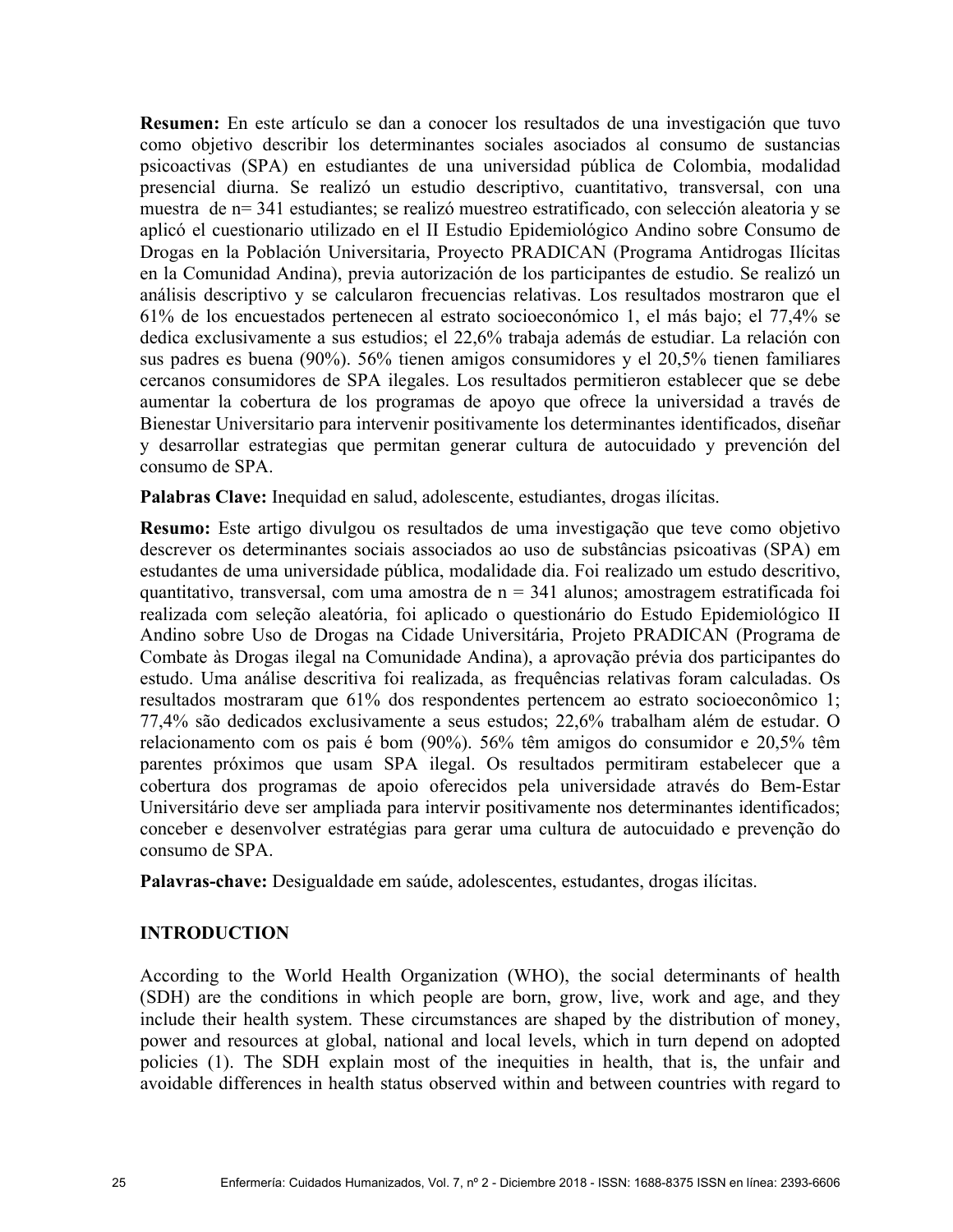the health situation. The health of people is largely determined by the social conditions in which they live and work (2).

The determinants of individual health differences are different between populations (3). When we talk about social determinants, we try to understand how the causes of individual cases are related to the causes of disease incidence in the population (4). According to the report of the Pan American Health Organization (PAHO) "Epidemiology of drug use in Latin America and the Caribbean: A public health approach", at least 4.4 million men and 1.2 million women in Latin America and the Caribbean suffer from disorders caused by the use of drugs, such as dependence and other ailments, at some point in their lives. In this study it was found that disorders due to the use of drugs, have considerable repercussions on the health care systems of many countries in the region, as well as on the health and type of disability of people in the most productive years of their lives (5).

In the framework of the PRADICAN Project 2009 (Illicit Anti-Drug Program in the Andean Community)in the population between 18 and 25 years old it was found that some specific substances were used and abused, as well as signs of high drug dependence (6). The dimension Healthy Living and Non-Communicable Conditions, of the Ten-Year Public Health Plan 2012 -2021 (PDSP) of Colombia, seeks not only to improve the processes for the provision of services to the events already established, but also to intervene the determinants and conditions that promote activities that favor a healthy life (7).

The university environment is a scenario that has plenty of space, time and related groups, where in addition to training people in certain areas it can work in the promotion of healthy behaviors and intervene the unhealthy ones to which this population group is exposed to at increasingly younger ages, such as alcoholism, smoking and drug addiction, among others (8). Also, the university environment, due to its nature of interrelating social groups with different cultures, ethnicities and environments (9) can promote in the student a series of discoveries, conflicts, bewilderment, ruptures and weakening of significant relationships with people and institutions that were present during his/her training. This is part of the intellectual search and personal growth molding his personal identity that will expose him/her to stressful life events, becoming in some cases a starting point for the use of addictive substances (9,10). It is known that the sum of several components or risk factors may predispose a vulnerability to drug use: the availability and access to these substances, the excess of free time, family discussions, parental patterns of drug consumption, identification with peers, consumption by imitation, the need to evade stressful situations and the use of drugs as an alternative to alleviate symptoms of mental origin, among others (11). In addition, other factors are family dysfunctionality, academic status, socioeconomic status, lack of knowledge and attitudes about drugs, as well as social pressure and influences from their environment (12).

According to the WHO report "The social determinants of health: the proven facts" the economic and social circumstances associated with poverty affect health for life; in addition, the psychosocial aspects contribute to generate those differences. Good health means also reducing levels of failure in education and employment and improving the quality of housing. Social support and good relationships are fundamental because they make people feel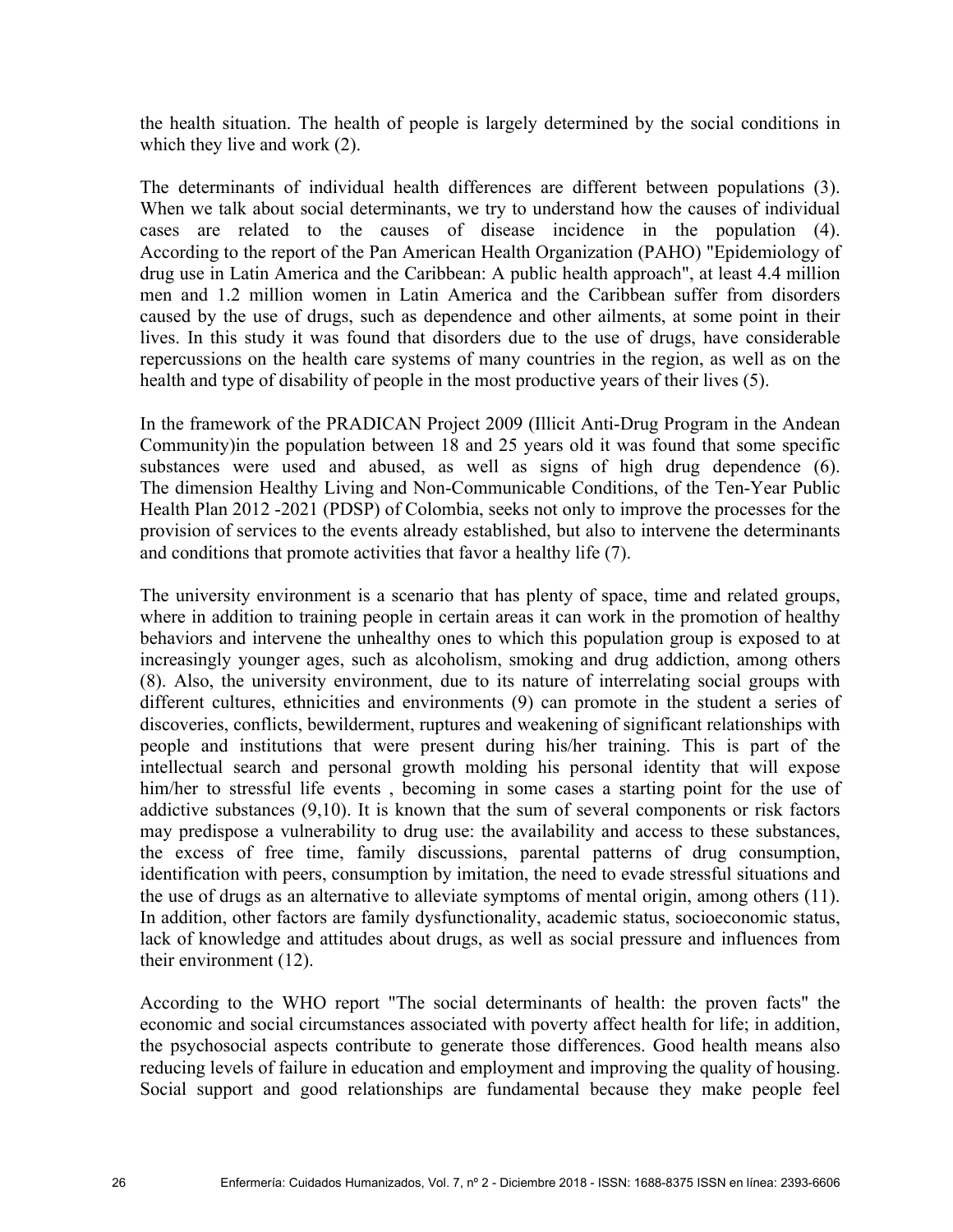protected, loved, esteemed and valued. Drug use is a response to social disintegration and also contributes to accentuate inequalities in the health field. People often take refuge in the consumption of psychoactive substances to not feel the harshness of the economic and social situation they are living. However, it leads to a downslide in social mobility, intensifying the conditions that first led to consumption. According to this report, the consumption of psychoactive substances is related to poor housing, low income, being a single-parent family and unemployment (13).

This study was motivated by the certainty of the incursion in the consumption of psychoactive substances in the university environment and the complexity of this situation. There is a variety of approaches, ideological and cultural positions, which among other problems may affect academic performance and university dropout.

The goal of this study was to describe the social determinants associated with the consumption of psychoactive substances (PAS) in students attending a public university in Colombia, in face-to-face modality, day shift only.

# **METHODOLOGY**

Type of study: Cross descriptive with quantitative approach. The population was comprised of students from 23 academic programs of a Public University of the Department of Córdoba, Colombia, day shift, face-to-face mode  $(N = 10,207)$ .

Sample: A sample was calculated with  $n = 341$ , taking into account the criteria of N = 10.207,  $z = 1.96$ ,  $p = 0.50$ ,  $q = 0.50$  e = 0.05. Stratified sampling was carried out in order to achieve an equal percentage participation of each program. The sample units were randomly selected; the information was collected, with prior authorization, through the instrument used in the II Andean Epidemiological Study on Drug Use in the University Population, Project PRADICAN (6). The students were interviewed in the university campus in their regular schedule. The instrument was self-administered, after reading and signing the informed consent. The information was refined and tabulated in a database for its statistical treatment through the free license SPSS program.

For the category of social determinants, the approach used was the one proposed by the WHO Commission on Social Determinants of Health (2008); in relation to structural determinants, they refer to the attributes that generate or strengthen the stratification of a society and define the socioeconomic position of the people. They also configure the health of a social group based on the location within the social hierarchies of power, prestige and access to resources. In this study, the following determinants were analyzed: Social position: understood as improvements in income and education, which have a favorable relationship with health and place people in a social hierarchy; it was valued through the variables of socio-economic stratum, housing situation while studying, and income while studying.

Gender: this structural determinant is important, along with social position and ethnic group,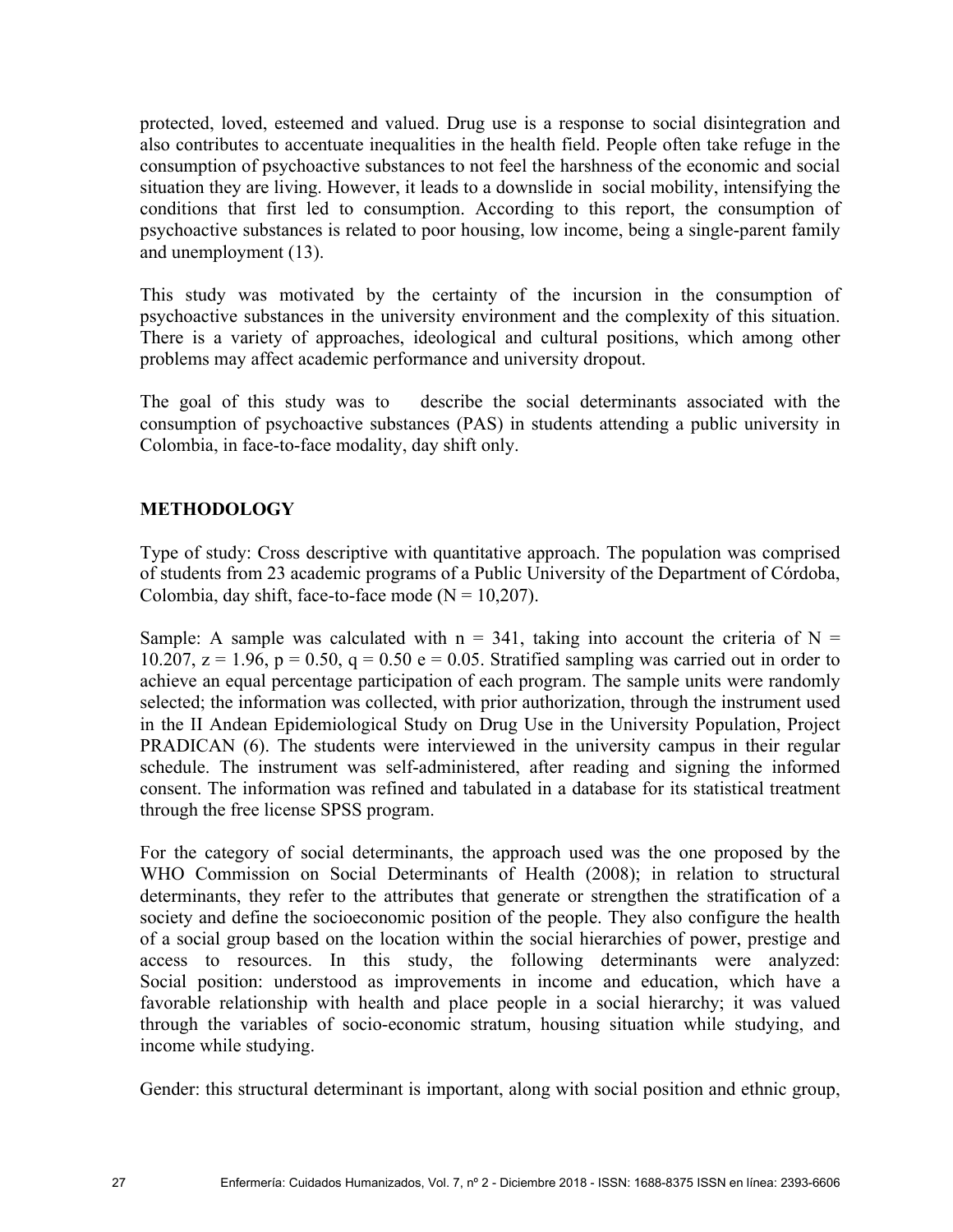due to the influence it has on the establishment of hierarchies in the division of labor, allocation of resources and distribution of benefits. For the present study the classification was "masculine" and "feminine".

Another determinant that was taken into account was the access to education, from which employment opportunities, family income and participation in social protection programs are derived; this variable was controlled in the study because all the participants are students of a tertiary or higher education level.

When evaluating the structural determinant related to employment, it is considered important to have a job for the development of an adequate quality of life; lacking a job significantly limits the ability of the person to participate in the family economy. In this study, work was considered as an independent and important variable in addition to the study. According to WHO, structural determinants operate through intermediate determinants. These intermediate determinants are distributed according to social stratification and determine the differences in exposure and vulnerability to conditions harmful to health. These categories were assessed using the following variables: Material circumstances: housing and neighborhood quality, financial means to acquire healthy foods, appropriate clothing, etc. and the physical work environment; it was assessed using the variable "housing situation while studying".

With regard to psychosocial circumstances, understood as psychosocial factors of tension, life circumstances and stressful relationships, support and social networks, they were valued by these variables: how their support themselves, relationship with the mother, relationship with the father and activities in their free time.

The behavioral and biological factors considered were nutrition, physical activity, tobacco consumption, drugs and alcohol; biological factors also include genetic factors (3). The assessment was carried out using the following variables: tobacco and alcohol consumption, as well as illegal psychoactive substances, motivation for drug consumption, people with whom he usually consumes drugs and perception of his professional future. With regard to social cohesion, which is the existence of mutual trust and respect among the various groups and sectors of society which contributes to the way in which people value their health, it was valued through the fact of having friends and family members that use illegal psychoactive drugs. Finally, in relation to the health system, which is understood as exposure and vulnerability to risk factors, access to health services and programs to mediate the consequences of diseases, it was valued through the variables: how would you rate drug consumption, how easy it would be to get drugs in college and access to University Welfare benefits (3).

# **RESULTS**

In the distribution of the study sample by age groups it was found that 46.3% is between 15 and 19 years old; 49.6% is between 20 and 24 years old; 2.9% is between 25 and 29 years old 2.9%; and those over 30 years old represent 1.2%. According to the location by semester, it was found that 68.2% of the respondents are between the first and fifth semester, and 31.8%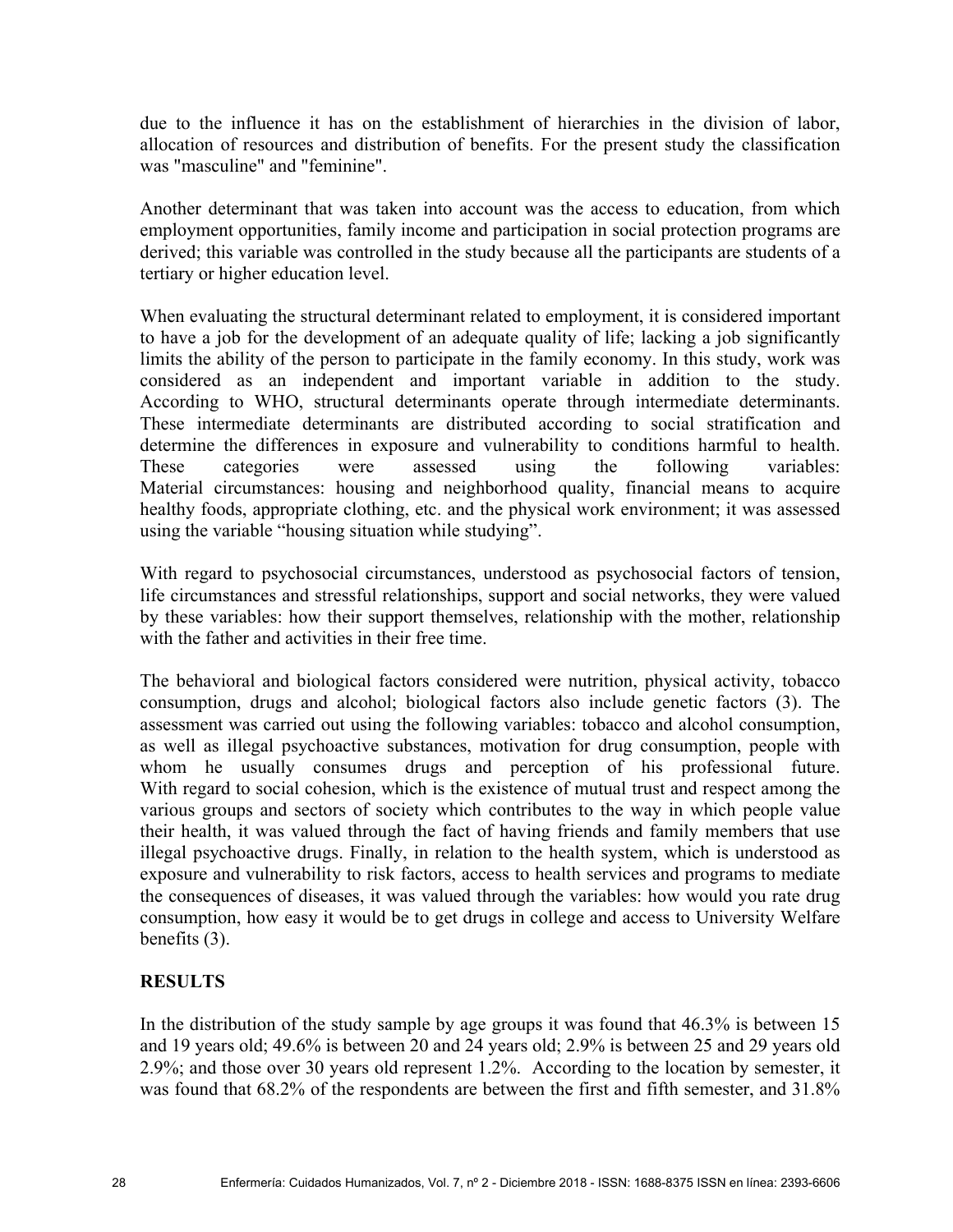in the fifth semester onwards. Regarding marital status, 91.5% are single, living without a partner.

Regarding the structural social determinants, in the subjects consuming illegal psychoactive substances it was found that 61% belong to the socioeconomic stratum 1, the lowest, followed by 27.9% of stratum 2; stratum 3 is represented only by 9.4% (Table 1). Regarding the housing situation while studying, 58.9% live with their parents, 19% live in a relative's house, while 14% live with companions and / or friends. When evaluating who pays for their studies, 79.5% said that the studies are paid for by their parents, followed by 14.4% who work to support their studies. 40.5% of the study subjects were women and 59.5% men. Regarding employment, 77.4% do not work, and only 22.6% of respondents are working in addition to studying (Table 1).

| <b>Determinants</b>                 | Category                         | Percentage |
|-------------------------------------|----------------------------------|------------|
| Socioeconomic<br>stratum            | Stratum 1                        | 61%        |
|                                     | Stratum <sub>2</sub>             | 27,9%      |
|                                     | Stratum 3                        | 9,4%       |
| Housing situation while<br>studying | Lives with parents               | 59%        |
|                                     | Lives with a family<br>member    | 19%        |
|                                     | Lives with<br>friends/classmates | 14%        |
| Who pays for their studies          | Their parents                    | 79,5%      |
|                                     | Work to pay for studies          | 14,4%      |
| Gender                              | Masculine                        | 59,5%      |
|                                     | Feminine                         | 40,5%      |
| Acces to work                       | Works and studies                | 22,6%      |
|                                     | Does not work, just<br>studies   | 77,4%      |

#### **Table 1. Structural social determinants**

Source: Personal Collecion (2017)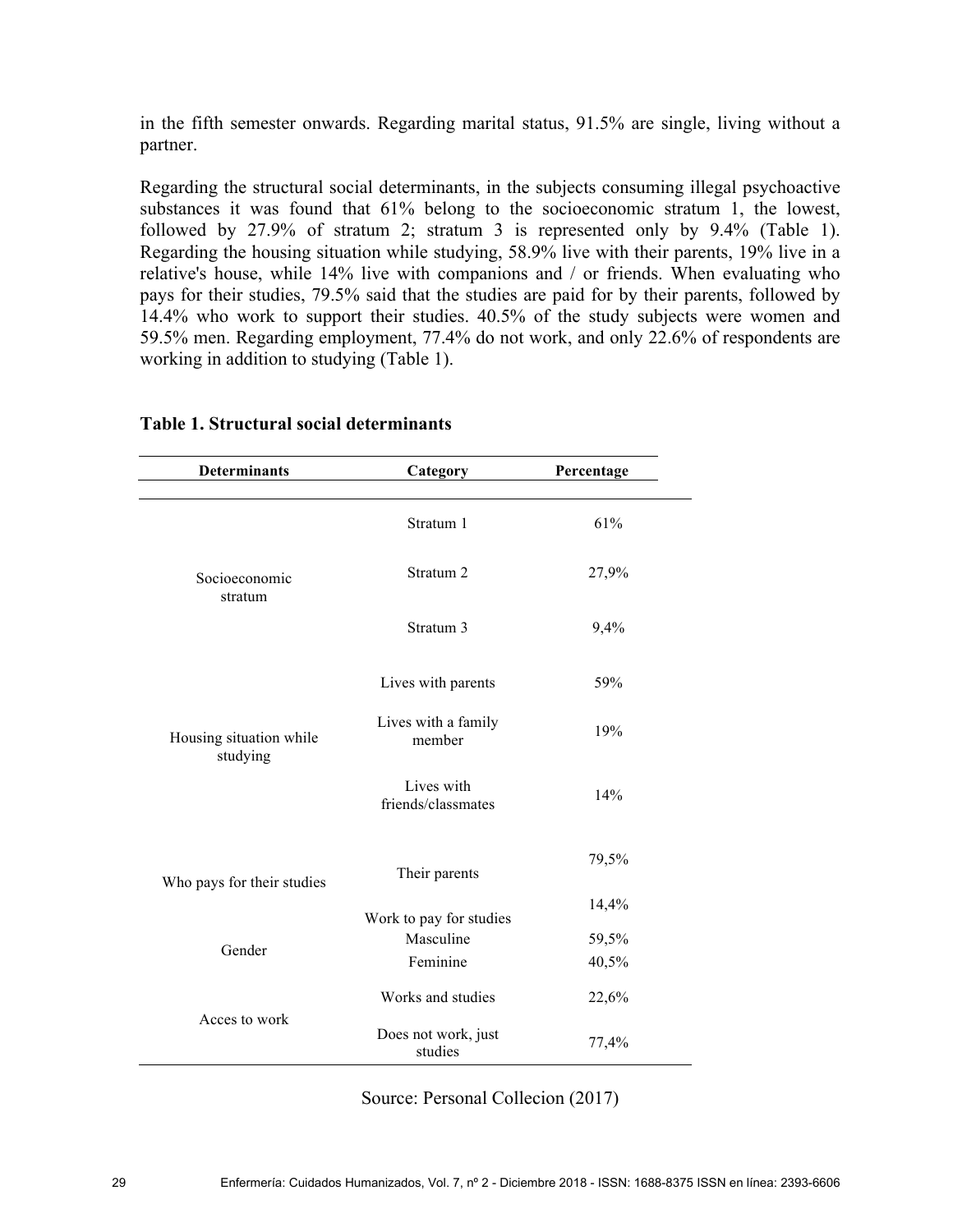In the analysis of the intermediate determinants, with respect to psychosocial circumstances such as activities in their fee time, 34% carry out activities such as studying and reading, 28.4% use of social networks and in equal proportion (18.8%) practice sports and talking with friends. Regarding the support network, 90% of the respondents affirmed that they have a good relationship with their mother and 69.8% with their father. 16.7% declared to have a fair relationship with their father and a 7 % a fair relationship with their mother. (Table 2) The behavioral and biological factors were assessed using the variables tobacco and alcohol consumption. 69.5% of the respondents reported that they had used legal PAS and 29% reported having used illegal PAS (Table 2), their motivation being curiosity at 5.6%, followed by the influence of friends at 4.7%. In addition, a report of legal PAS consumption was found starting at 6, 7 and 8 years old with an equal proportion of 0.3%, with a consumption habit of once a month (47.5%).The perception of the professional future was valued in a very optimistic and optimistic way, with 49.9% and 44.6% respectively. When assessing social cohesion, 56% reported having friends who use illegal psychoactive substances, marijuana being the most consumed (38.1%). 20.5% report that they have close relatives who use illegal PAS (Table 2).

| <b>Determinants</b>                              | Category          | Percentage |
|--------------------------------------------------|-------------------|------------|
| Use of free time                                 | Study and read    | 34%        |
|                                                  | Social networks   | 28,4%      |
|                                                  | Practice sports   | 18,8%      |
|                                                  | Talk with friends | 18,8%      |
| Relationship with parents                        | Good with mother  | 90%        |
|                                                  | Good with father  | 70%        |
| Use of psychoactive substances                   | Legal             | 69,5%      |
|                                                  | Illegal           | 29%        |
| Has friends that use illegal PSA                 | Yes               | 56%        |
|                                                  | N <sub>0</sub>    | 14%        |
|                                                  | Does not know     | 30%        |
| Has family member that use illegal<br><b>PSA</b> | Yes               | 20,5%      |
|                                                  | No                | 54,3%      |
|                                                  | Does not know     | 25,2%      |

# **Table 2. Intermediate social determinants**

Source: Personal Collecion (2017)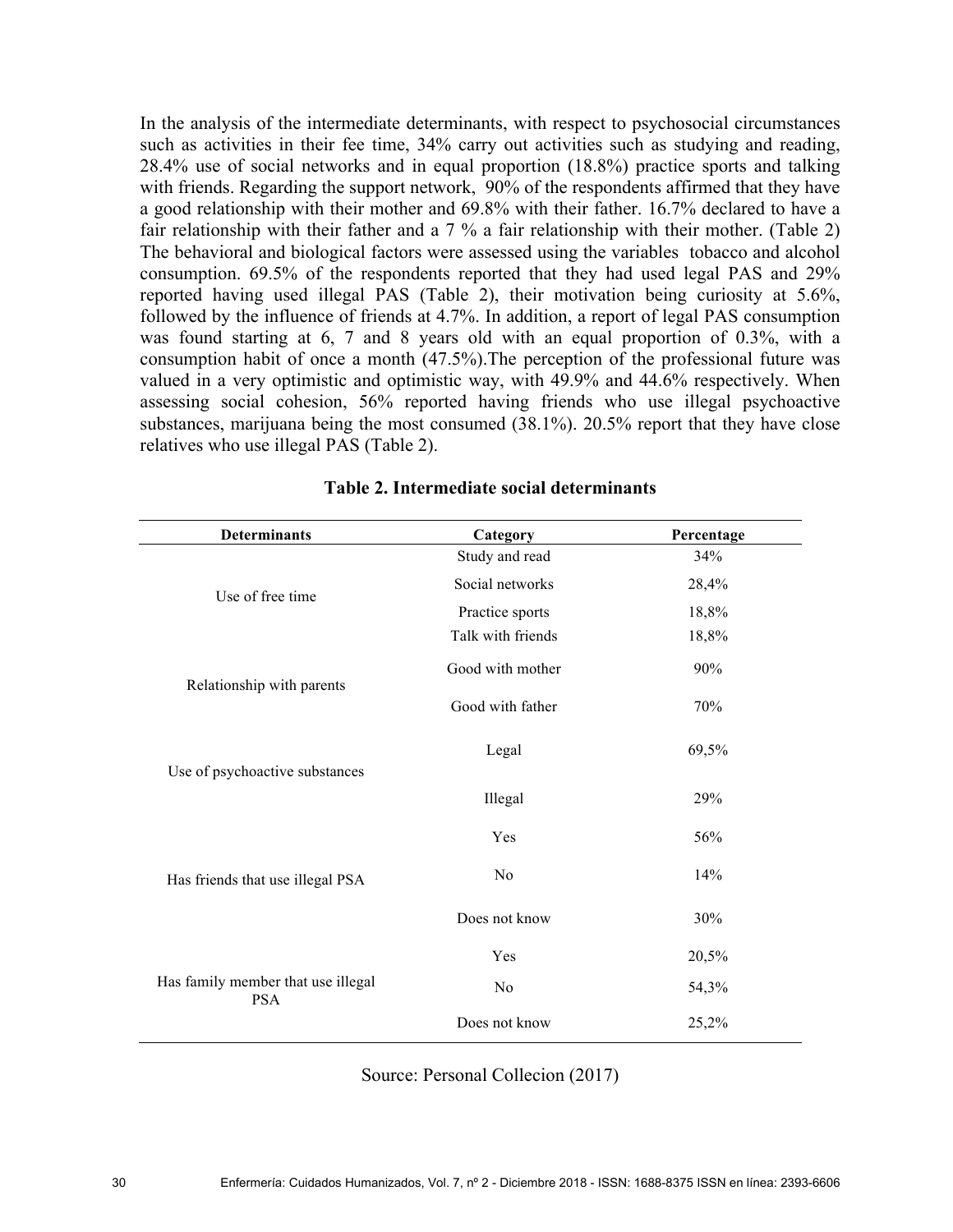Finally, in relation to the health system, respondents rated drug consumption in the university as very serious and serious (37% and 30.2% respectively), and 39.9% said that it was easy to obtain drugs there. Regarding the benefits by University Welfare, it was evidenced that it offers socio-economic management and promotion activities such as accommodation, food vouchers, sponsor plan, deferred enrollment, and monitoring; it also promotes and supports health, cultural, physical activity and sports programs.

#### **DISCUSSION**

Lalonde in 1974 established a conceptual framework for the factors that were considered to determine the health status; Tarlov considers social determinants as characteristics within which life takes place, including healthy behaviors and lifestyles, level of income, social position, education, work and working conditions, access to adequate health services and physical environments. which have a clear impact on health (13, 14, 19). According to the WHO, a large part of preventable health inequities could be explained from the social determinants (2). For this study, the structural determinants refer to those attributes that strengthen the stratification of a society and define the socioeconomic position of the individual, finding in this respect that the study subjects mostly belong to the lowest socioeconomic strata 1 and 2. These findings are in agreement with other studies carried out in university students (9,16). Social stratification determines the health condition or the opportunity to be healthy; the lower the position of the people, the greater is the risk of getting sick and dying. The WHO also affirms that poverty and social change are environmental risk factors, which increase the possibility of the consumption of psychoactive substances (5, 15).

In relation to the housing situation while studying, most of the students live with their parents. In 79.5% of the cases the studies are paid for by them, followed by 14.4% who have to work to support their studies, a situation that can generate economic insolvency and reflects the social inequality gap between the students. It is considered that low income also manifests in other circumstances, such as limitation to continue with their studies, a deficitary diet and inappropriate relationships of economic dependence between students and their parents or partners.

In addition to the socioeconomic context, gender was taken into account as a structural determinant (1); in this study, 59.5% were men. According to the WHO, the consumption of illicit substances is predominantly a male activity, much more than the consumption of cigarettes or alcohol, which also has a higher prevalence among the younger ones(15). In addition, in a study conducted on the "Consumption of psychoactive substances in a private university in Pasto, Colombia", (16) differences were found between men and women in the consumption of these substances, as well as the study by Ortiz and Clavero called "Styles of consumption of addictive substances according to gender. An approach from discourse analysis" (17). They showed that the socially negative differences, assigned to female consumers, are greater than those of men, which produce inequalities that impact on a deterioration in health, development and well-being.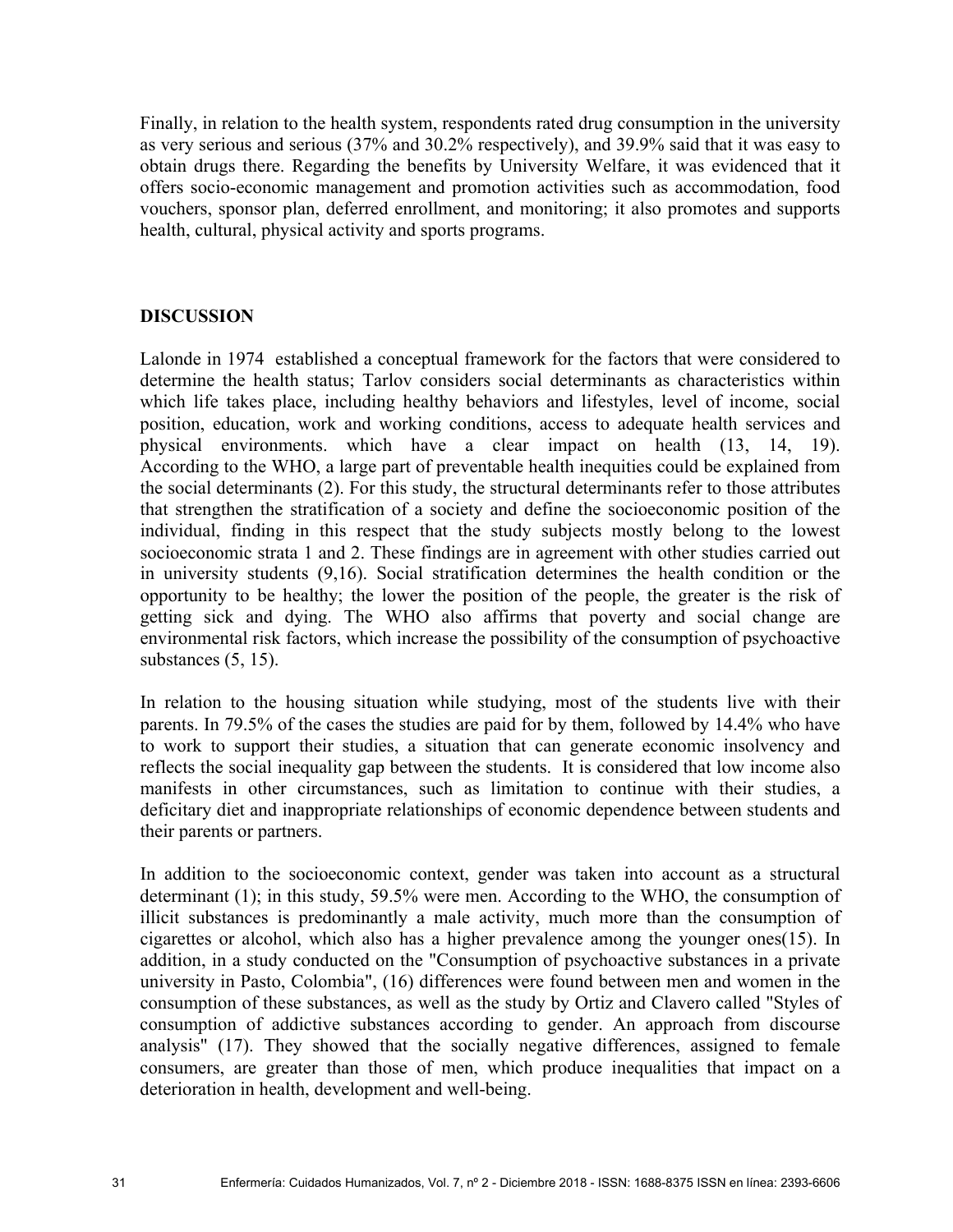In the determinant access to employment it can be seen that 77.4% does not work and 22.6% is working in addition to studying; the lack of employment limits the population's ability to participate in the economy and increases social inequalities (2). However, due to the fact that most of the respondents carry out their studies on a full-time day shift, they are considered to need economic family support to pay for their studies, because they would not have enough time to both work and study, an aspect in favor of the population subject of study. The percentage of working students can be associated to the socioeconomic stratum to which they belong and to the fact of living in the house of a relative or friend. Regarding the intermediate determinants related to psychosocial circumstances, such as how they use their free time, most students reported to perform activities such as studying, reading, and using social networks (4).

When analyzing the support network, the majority of the respondents stated that they had a good relationship with the mother and father, family, friends, study, work and neighbors companions, who are significant social supports of the people. However, of all these the most important is the family; family breakdown, for any reason, can bring about serious health problems, which indicates that family support plays an important role in the living conditions of the study participants and is a reference for young people (16).

The behavioral and biological factors were assessed through the variables: age and consumption of tobacco and alcohol; in this respect 46.3% is between 15 and 19 years old; and 49.6% is between 20 and 24. Age as an intermediate determinant is considered an influencing factor, because adolescence is considered as a group of vulnerability given its special conditions of biological development and associated risks. 69.5% of respondents have consumed legal PAS, and 29% report having used illegal PAS, their motivation being curiosity; these findings are in agreement with the results of the investigation carried out by Tirado, Et al (11).

The age to start using psychoactive substances, in a study conducted by Cogollo-Milanés, et al, (20), was on average between 16 and 17 years of age; however, in this investigation a report of consumption of legal PAS, such as alcohol, from 6 to 7 years was evidenced. It is of great concern that consumption begins at such an early age; there is a high probability of continuing it, with the risk of developing dependence (21) and complications for the longterm health.

Regarding the intermediate determinant of social cohesion, 56% reported having friends who use illegal psychoactive substances, marijuana being the most consumed (38.1%), a fact that coincides with the study carried out by Cárdenas, where marijuana is the illegal psychoactive substance that presents a higher prevalence of consumption among adolescents and young people (10). 20.5% say that they have close relatives who use illegal PAS; in a study conducted on the polydrug use of drugs and its relationship with the family and social context in university students, a concordance was found between the polydrug use of the participants and that of their close referents (4, 16).

Authors such as Vega, Solar, Irwin (2), state that some social factors and processes that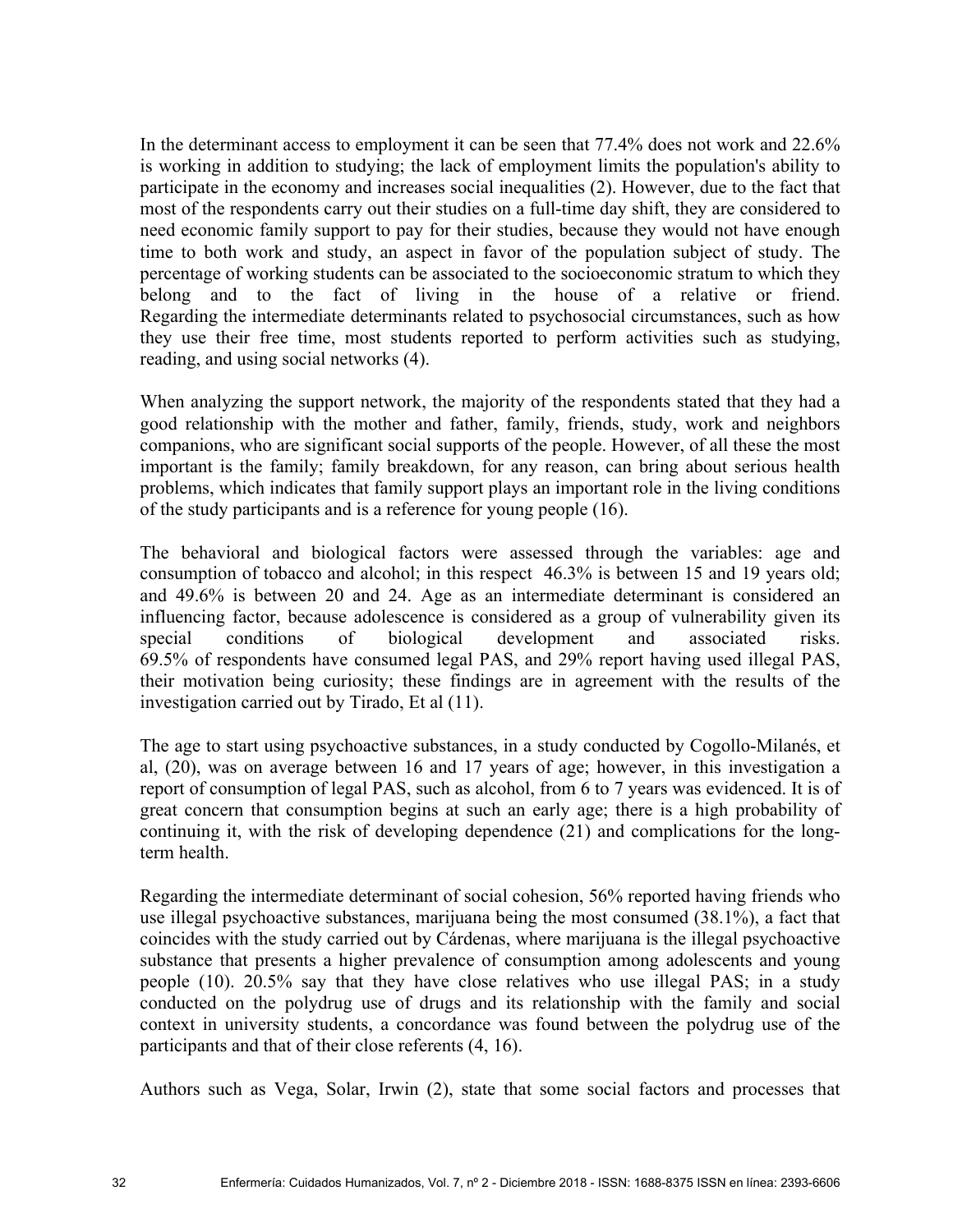influence the health of the population significantly affect the most vulnerable groups and therefore contribute to increase the differences in relation to the level of health between social groups. Regarding the availability of illegal PAS within the university, it was found that 39.9% of respondents say it is easy to get them, which facilitates the consumption, finding that 69.5% of respondents have consumed legal PAS, and 29% report having used illegal PAS.

Finally, the support received by university students, coming from governmental institutions and the different programs offered by the university, favors not only the lifestyles, but also in the lifestyles for the prevention of the consumption of these substances.

# **CONCLUSIONS**

Based on the information analyzed in university students, the conclusions are the following the low socioeconomic stratum reflects a great vulnerability; the great majority of the study subjects are socially disadvantaged, which determines serious weaknesses for subsistence and satisfaction of basic needs as a result of low family income; more than half live with their parents, and another percentage live with relatives or friends. It was also evidenced that these young people study in daytime, full time, and a percentage of them must work to pay for their studies. All these conditions expose them to stressful situations, which in some cases become a focus for the initiation of the use of addictive drugs. The sociodemographic and health situation of these students is analogous to that of the majority of students at other public universities. The findings of this research make visible the living conditions of these young people, and the permanent exposure to friends and close relatives who consume illegal psychoactive substances, as well as the vulnerability due to age; however, there was evidence of strength in the relationship between them and their parents, bearing in mind that these are significant social supports.

Young people at an early age often resort to the use of alcohol and illegal psychoactive substances as a diversion, a situation that can influence the risk of developing dependence and complications for their long-term health; in addition, the students stated that it is easy to obtain these substances within the university. The results show the need to intervene the circumstances, form and conditions in which university students live by developing strategies, activities and projects that favor participation in cultural and sports activities, promoting the culture of self-care and prevention of the consumption of PAS.

# **BIBLIOGRAPHIC REFERENCES**

- 1. Organización Mundial de la Salud. Consulted 5 March 2017 http://www.who.int/topics/social\_determinants/es/
- 2. Vega J, Solar O, Irwin A. Equidad y determinantes sociales de la salud: conceptos básicos, mecanismos de producción y alternativas para la acción. Equipo de Equidad en Salud de la Organización Mundial de la Salud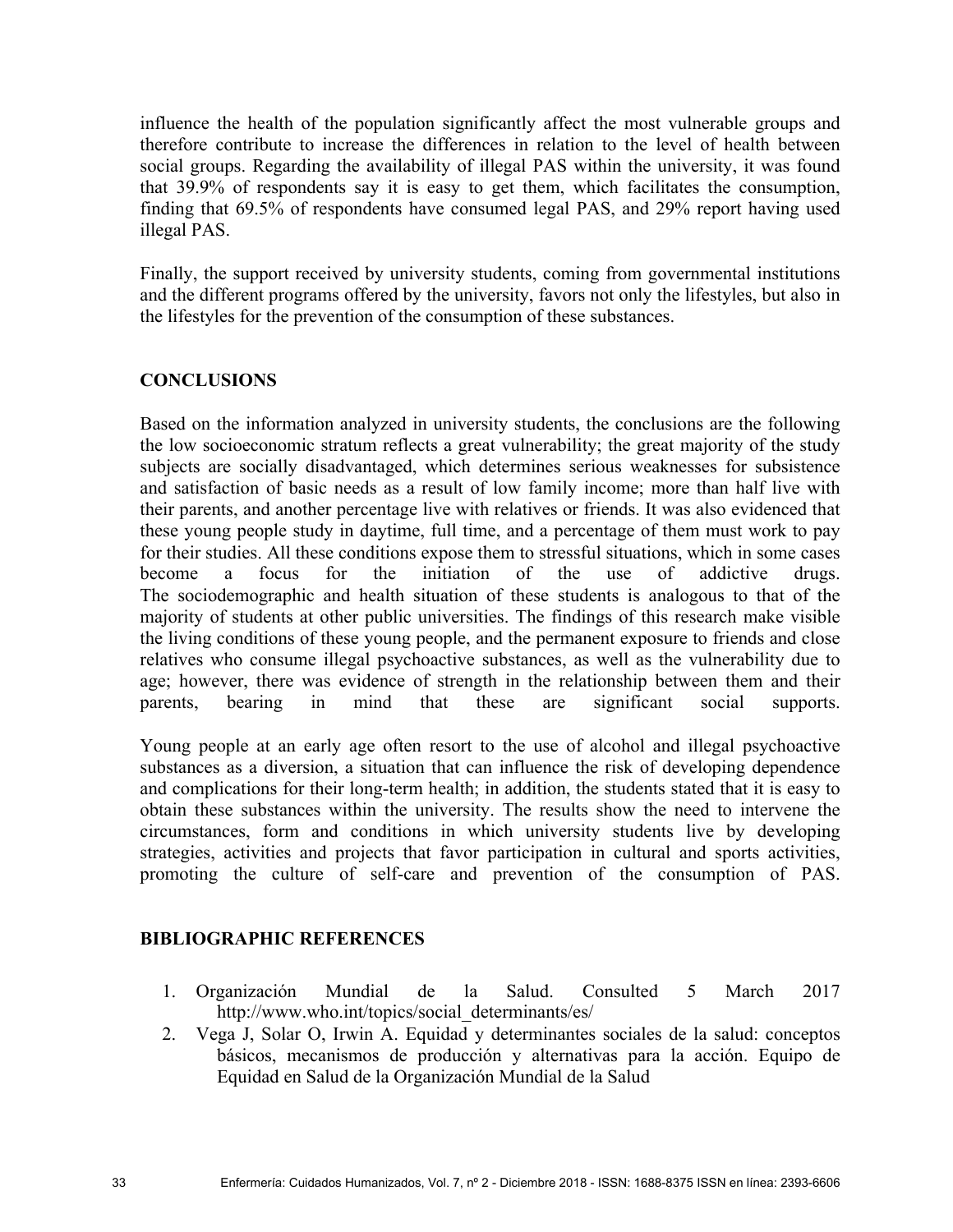- 3. Organización Panamericana de la Salud. Salud en las Américas. Determinantes e inequidades en salud. Capítulo 2. Consulted 5 March 2016 en https://www.paho.org/salud-en-las-americas-2012/index.php?option=com\_docman&view=download&category\_slug=sa-2012 volumen-regional-18&alias=163-capitulo-2-determinantes-e-inequidades-salud-163&Itemid=231&lang=en
- 4. Organización Mundial de la Salud. Cerrando la brecha: La política de acción sobre los Determinantes sociales de la salud. Conferencia Mundial sobre los Determinantes Sociales de la Salud. Río De Janeiro-Brasil. 2011
- 5. Organización Panamericana de la Salud. Epidemiología del uso de drogas en América Latina y el Caribe: Un enfoque de salud pública. 2009
- 6. II Estudio Epidemiológico Andino sobre Consumo de Drogas en la Población Universitaria Informe Colombia, 2012. Proyecto "Programa Anti- Drogas Ilícitas de la Comunidad Andina - PRADICAN". 2013
- 7. Ministerio de Salud y Protección Social. Plan decenal de Salud Pública 2012-2021. Dimensión Vida Saludable y Condiciones No Transmisibles. Available at: https://www.minsalud.gov.co/plandecenal/Paginas/dimension-vida-saludable.aspx
- 8. Ministerio de salud y de la Protección Social. Lineamientos para la promoción de modos, condiciones y estilos, de vida saludable relacionados con las Enfermedades No Transmisibles. Entorno universitario.
- 9. Quimbayo Díaz J, Olivella Fernández M. Consumo de marihuana en estudiantes de una universidad colombiana. Rev. De Salud Pública. 2013; 15 (1) 32-43.
- 10. Cárdenas Pachón E. Comportamiento del consumo de sustancias psicoactivas entre los jóvenes de la Fundación Universitaria del Área Andina, Seccional Pereira, 2009-2010. Rev. Avances en enfermería 2012; 30 (3) 60-69
- 11. Tirado A, Álvarez M, Velásquez J, Gómez L, Ramírez C, Vargas A. Prevalencia y factores de riesgo para el consumo y dependencia de drogas en estudiantes de una universidad de Medellín, Colombia, 2009. Rev. Facultad Nacional Salud Pública. 2012; 30 (1) 38-44
- 12. Castrillo J, Ortiz A, De la Salas Rodríguez K, Eguis Valencia R, Galves Rondón D, Caro de Pallares S, et al. Conocimientos, actitudes y prácticas relacionados con el consumo de sustancias psicoactivas en estudiantes de enfermería de una universidad del departamento del Atlántico (Colombia) 2012. Rev Salud Uninorte. 2012; 28 (2); 322-334.
- 13. Organización Mundial de la Salud. Europa. Los Determinantes Sociales de la Salud: los hechos probados. Richard Wilkinson y Michael Marmot. 2003. Available at: http://www.mspsi.es/profesionales/saludPublica/prevPromocion/promocion/desigu aldadSalud/docs/hechosProbados.pdf
- 14. Lalonde, M. A. New Perspective on the Health of Canadians. Ottawa, Information Canada, 1974. Disponible en http://www.phac-aspc.gc.ca/ph-sp/pdf/perspecteng.pdf
- 15. Organización Mundial de la salud. Neurociencia del consumo y dependencia de sustancias psicoactivas. 2004.
- 16. Córdoba-Paz, E. G., Betancourth-Zambrano, S., & Lised, E. T. (2017). Consumo de sustancias psicoactivas en una universidad privada de pasto, colombia/